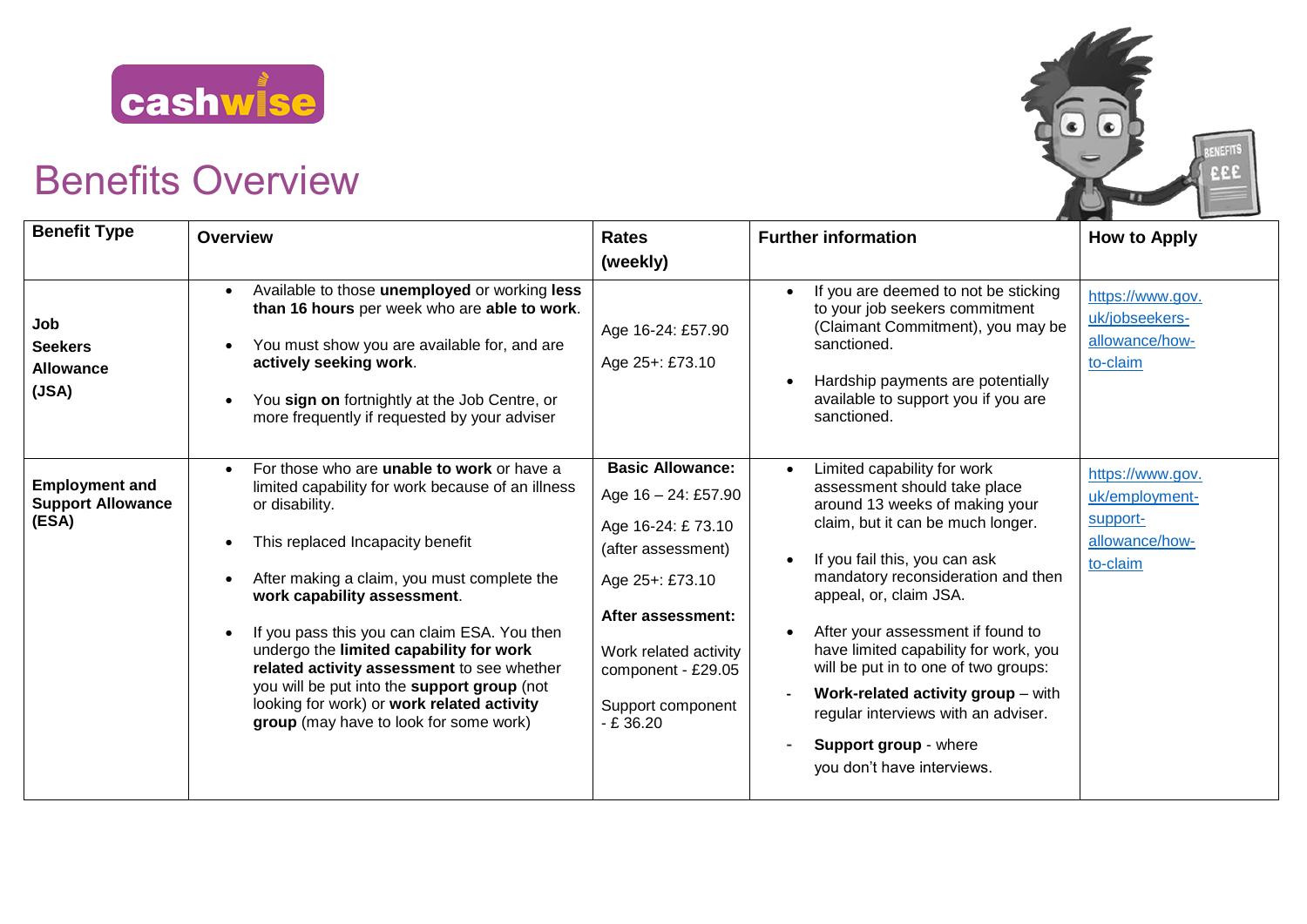



| <b>Benefit Type</b>                                                | <b>Overview</b>                                                                                                                                                                                                                                                                                                                                                                                                                                                                                                                         | <b>Rates</b><br>(weekly)                                                                                             | <b>Further information</b>                                                                                                                                                                          | <b>How to Apply</b>                                                                 |
|--------------------------------------------------------------------|-----------------------------------------------------------------------------------------------------------------------------------------------------------------------------------------------------------------------------------------------------------------------------------------------------------------------------------------------------------------------------------------------------------------------------------------------------------------------------------------------------------------------------------------|----------------------------------------------------------------------------------------------------------------------|-----------------------------------------------------------------------------------------------------------------------------------------------------------------------------------------------------|-------------------------------------------------------------------------------------|
| <b>Income</b><br><b>Support</b>                                    | For those who are not expected to sign on,<br>$\bullet$<br>such as lone parents with children under the<br>age of 5<br>Must not be working more than 16 hours per<br>week<br>Can be available to those who are classed as<br>carers to top up their income                                                                                                                                                                                                                                                                              | Age 16 - 24: £57.90<br>Age 25+: £73.10<br>Lone parent under<br>18: £57.90<br>Lone parent aged<br>18 and over: £73.10 | There are lots of exceptions under<br>Income Support so please check if<br>you think you may be eligible                                                                                            | https://www.gov.uk/incom<br>e-support/how-to-claim                                  |
| <b>DLA</b><br>(existing claimants<br>only or children<br>under 16) | Paid to those who have a physical or mental<br>$\bullet$<br>illness or disability, aged under 65 and need:<br>Help with personal care or supervision to avoid<br>danger to yourself and others.<br>Help with getting about outdoors or<br>Help with both of these<br>Two components - care and mobility<br>May have a medical assessment to assess if<br>you meet the criteria for DLA<br>New claims and renewals for DLA will be<br>moved onto Personal Independence Payment<br>(PIP)<br>Everyone will eventually transfer over to PIP | Care:<br>$Low - £21.80$<br>Middle - £55.10<br>High - £82.30<br><b>Mobility:</b><br>High - £57.45<br>$Low - £21.80$   | There are special rules for those who<br>are terminally ill or receiving certain<br>treatments<br>Paid regardless of all/any other<br>income - can claim whilst working if<br>you meet the criteria | https://www.gov.<br>uk/dla-disability-<br>living-<br>allowance-<br>benefit/overview |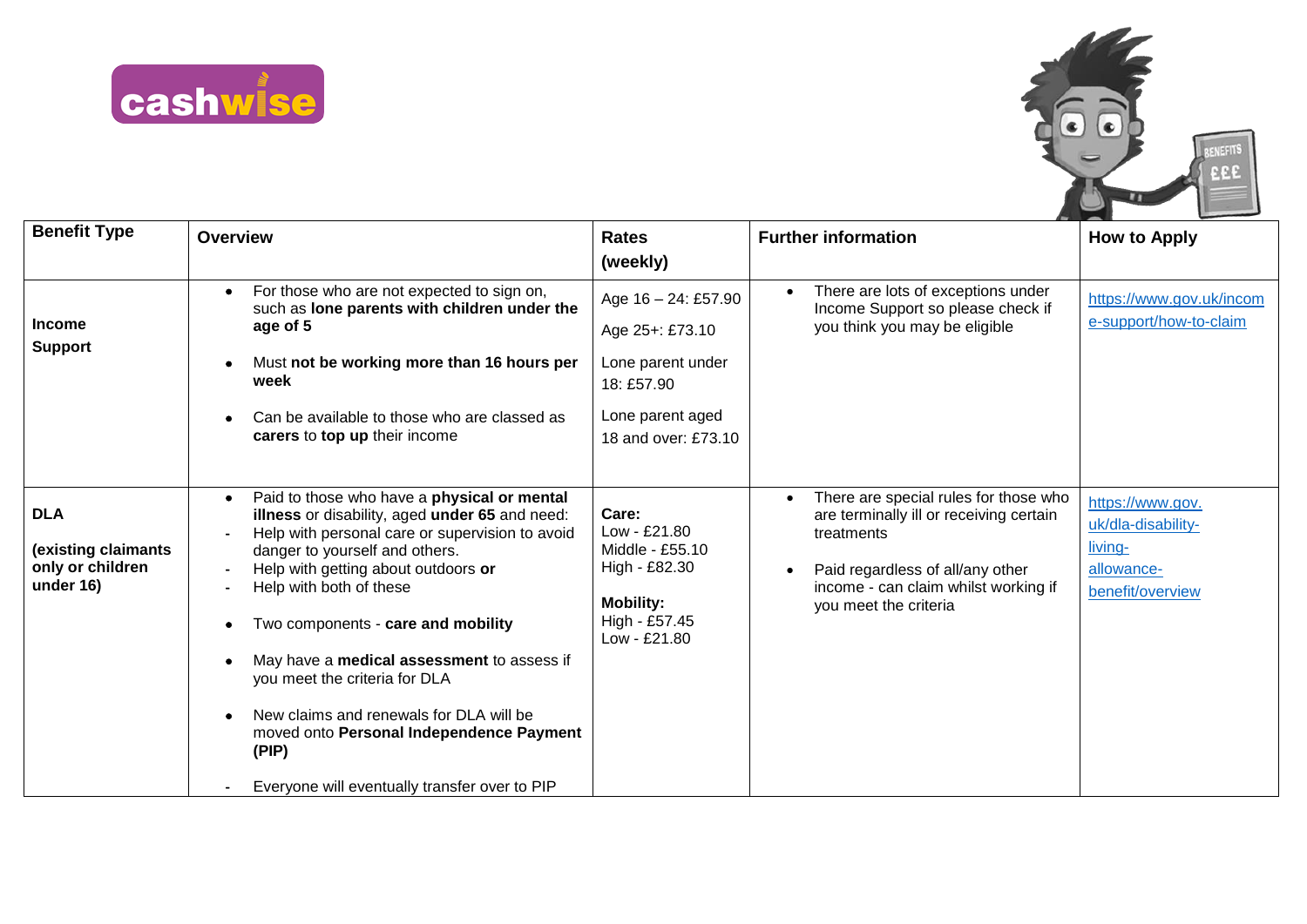



| <b>Benefit Type</b>                              | <b>Overview</b>                                                                                                                                                                                                                                                                                                                                                                                                                                                                                                                | <b>Rates</b><br>(weekly)                                                                                                         | <b>Further information</b>                  | <b>How to Apply</b>                                          |
|--------------------------------------------------|--------------------------------------------------------------------------------------------------------------------------------------------------------------------------------------------------------------------------------------------------------------------------------------------------------------------------------------------------------------------------------------------------------------------------------------------------------------------------------------------------------------------------------|----------------------------------------------------------------------------------------------------------------------------------|---------------------------------------------|--------------------------------------------------------------|
| Attendance<br><b>Allowance</b>                   | Paid if you are over 65 and need help with<br>personal care or supervision to avoid danger to<br>yourself and others.<br>No help with mobility problems<br>Can claim if over 65 and are terminally ill                                                                                                                                                                                                                                                                                                                         | £82.30 if you need<br>care day and night<br>or you are<br>terminally ill<br>£55.10 if you need<br>care either by day<br>or night | Paid on top of all over benefits/<br>income | https://www.gov.uk/attend<br>ance-allowance/how-to-<br>claim |
| <b>Personal</b><br>Independence<br>Payment (PIP) | Paid if you have a physical or mental illness<br>$\bullet$<br>or disability and you have limited or severely<br>limited ability to carry out daily living<br>activities or mobility activities<br>Two components - mobility and daily living<br>paid at two rates - standard and enhanced<br>For those under 65<br>Replaced DLA for new claims from April 2013<br>Specific descriptors which claimants are<br>assessed against - 8 points required to meet<br>the standard level, 12 points for enhanced on<br>both components | <b>Mobility:</b><br>Standard-£21.80<br>Enhanced - £57.45<br><b>Daily Living:</b><br>Standard - £55.10<br>Enhanced - £82.30       | Paid on top of all benefits/<br>income      | https://www.gov.uk/pip/<br>how-to-claim                      |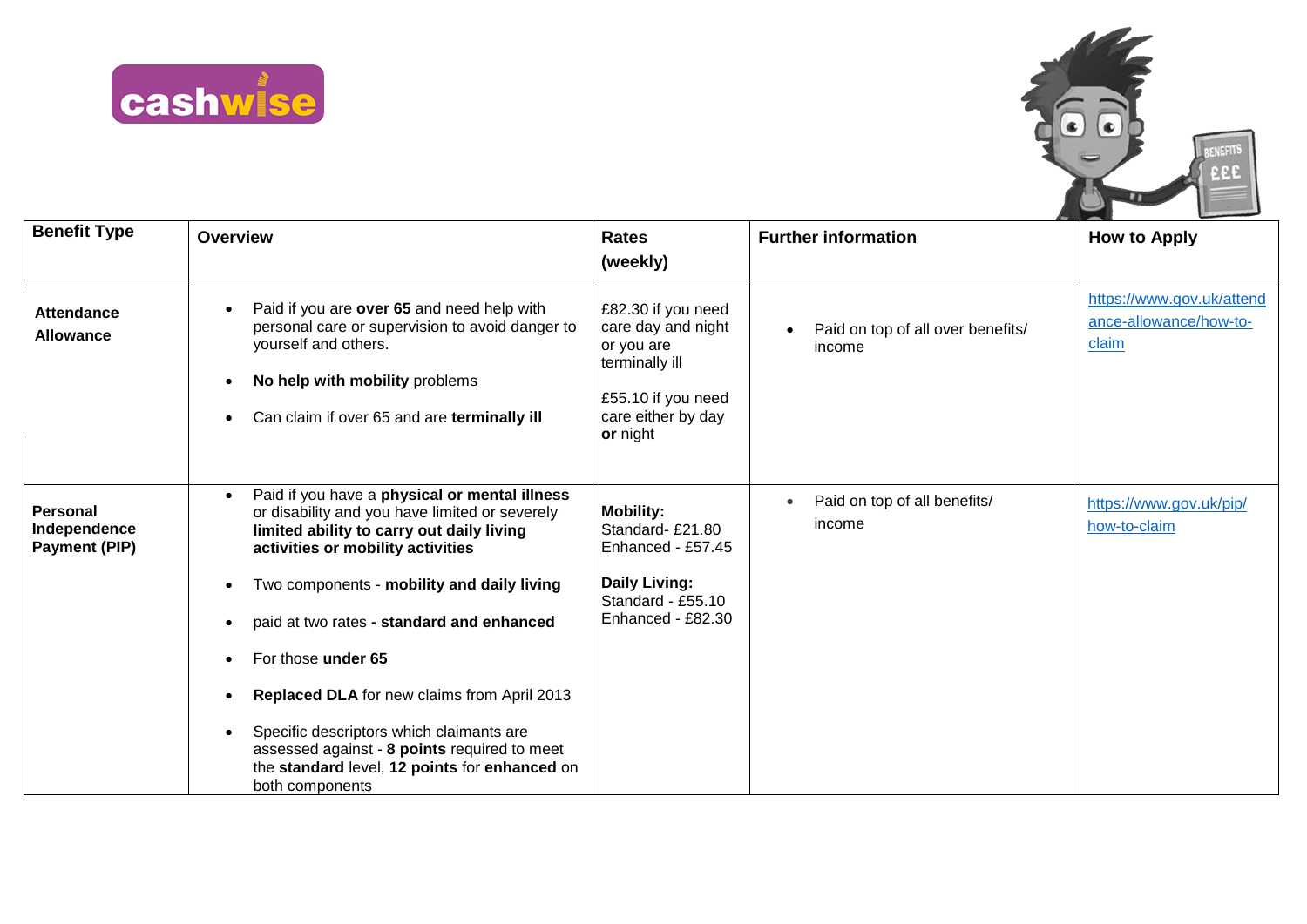



| <b>Benefit Type</b>                | <b>Overview</b>                                                                                                                                                                                                                                                                                                           | <b>Rates</b><br>(weekly)                                                                                                                                   | <b>Further information</b>                                                                                          | <b>How to Apply</b>                                  |
|------------------------------------|---------------------------------------------------------------------------------------------------------------------------------------------------------------------------------------------------------------------------------------------------------------------------------------------------------------------------|------------------------------------------------------------------------------------------------------------------------------------------------------------|---------------------------------------------------------------------------------------------------------------------|------------------------------------------------------|
| <b>Child Tax</b><br><b>Credits</b> | Gives financial help to those who have children<br>under the of 16, or up to age 20 if the child is<br>in full time, non-advanced education<br>Made up of several elements depending on<br>your circumstance<br>You do not have to be working to get Child Tax<br>Credits<br>HMRC are responsible for administering these | £545 family element<br>£2780 child element<br>per child in the<br>family<br>£3140 disabled<br>child element<br>£1275 severely<br>disabled child<br>element | If your situation changes and you do<br>not inform HMRC, you may get an<br>overpayment which has to be paid<br>back | https://www.gov.uk/child-<br>tax-credit/how-to-claim |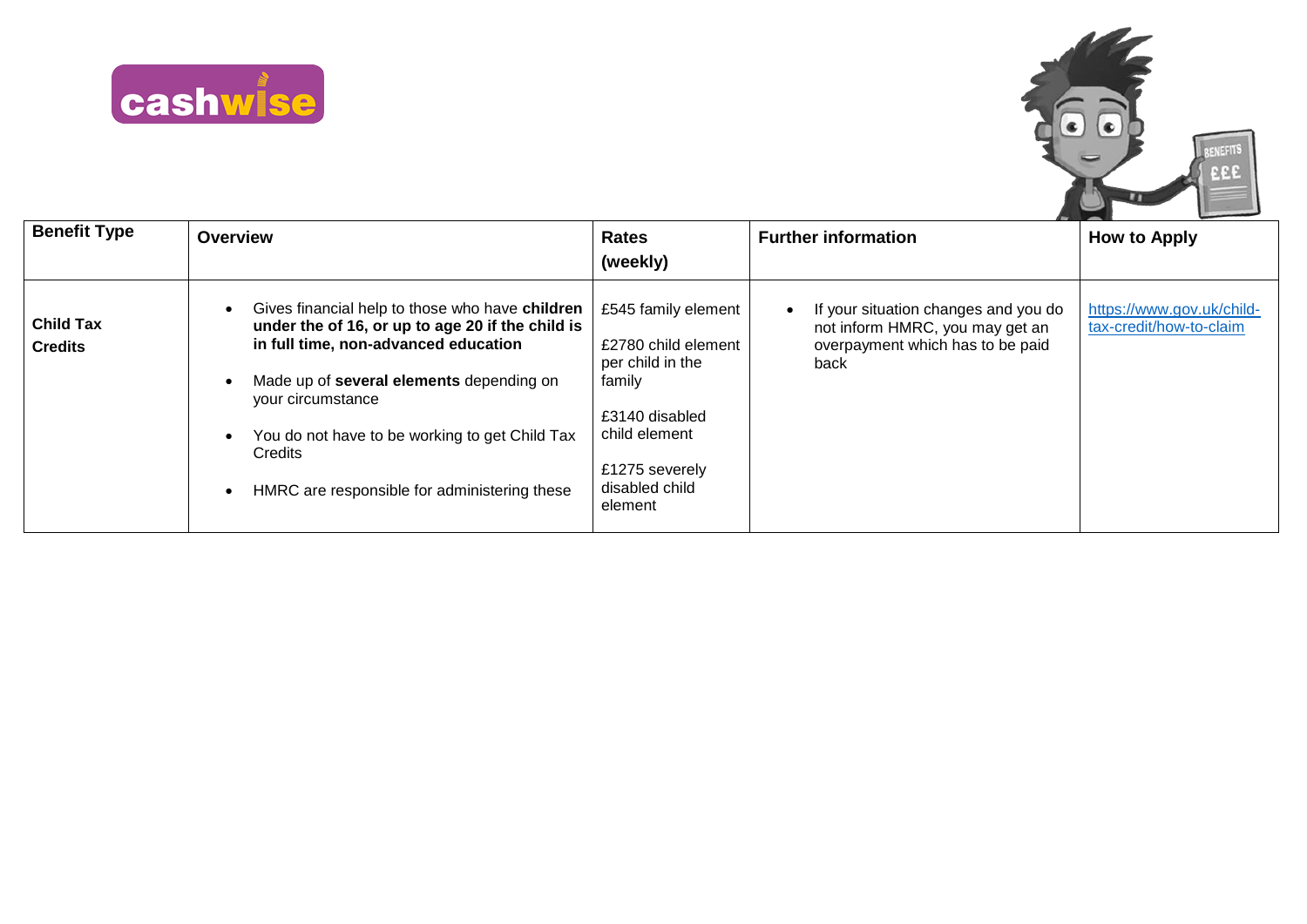



| <b>Benefit Type</b>              | <b>Overview</b>                                                                                                                                                                                                                                                                                                                                                                                                                                                                                                                                                                                                            | <b>Rates</b><br>(weekly)                                                                                                                                                          | <b>Further information</b>                                                                                          | <b>How to Apply</b>                                        |
|----------------------------------|----------------------------------------------------------------------------------------------------------------------------------------------------------------------------------------------------------------------------------------------------------------------------------------------------------------------------------------------------------------------------------------------------------------------------------------------------------------------------------------------------------------------------------------------------------------------------------------------------------------------------|-----------------------------------------------------------------------------------------------------------------------------------------------------------------------------------|---------------------------------------------------------------------------------------------------------------------|------------------------------------------------------------|
| Working<br>Tax<br><b>Credits</b> | You can claim Working Tax Credits if you are<br>working and are aged 16 and over,<br>depending on certain criteria.<br>Lone parents must work at least 16 hours<br>per week to be eligible<br>Couples must work at least 24 hours per<br>week in total, with one partner working at least<br>16 of those hours.<br>If you have a physical or mental disability<br>which puts you at a disadvantage you must<br>work 16 hours per week<br>Aged over 60 and working at least 16 hours<br>per week<br>Aged over 25 and working at least 30 hours<br>per week<br>Made up of several elements depending on<br>your circumstance | £1960 basic<br>element<br>£2010 couple<br>element<br>£2010 lone parent<br>element<br>£810 30 hour<br>element<br>£2970 disability<br>element<br>£1275 severe<br>disability element | If your situation changes and you do<br>not inform HMRC, you may get an<br>overpayment which has to be paid<br>back | https://www.gov.uk/<br>working-tax-credit/how-to-<br>claim |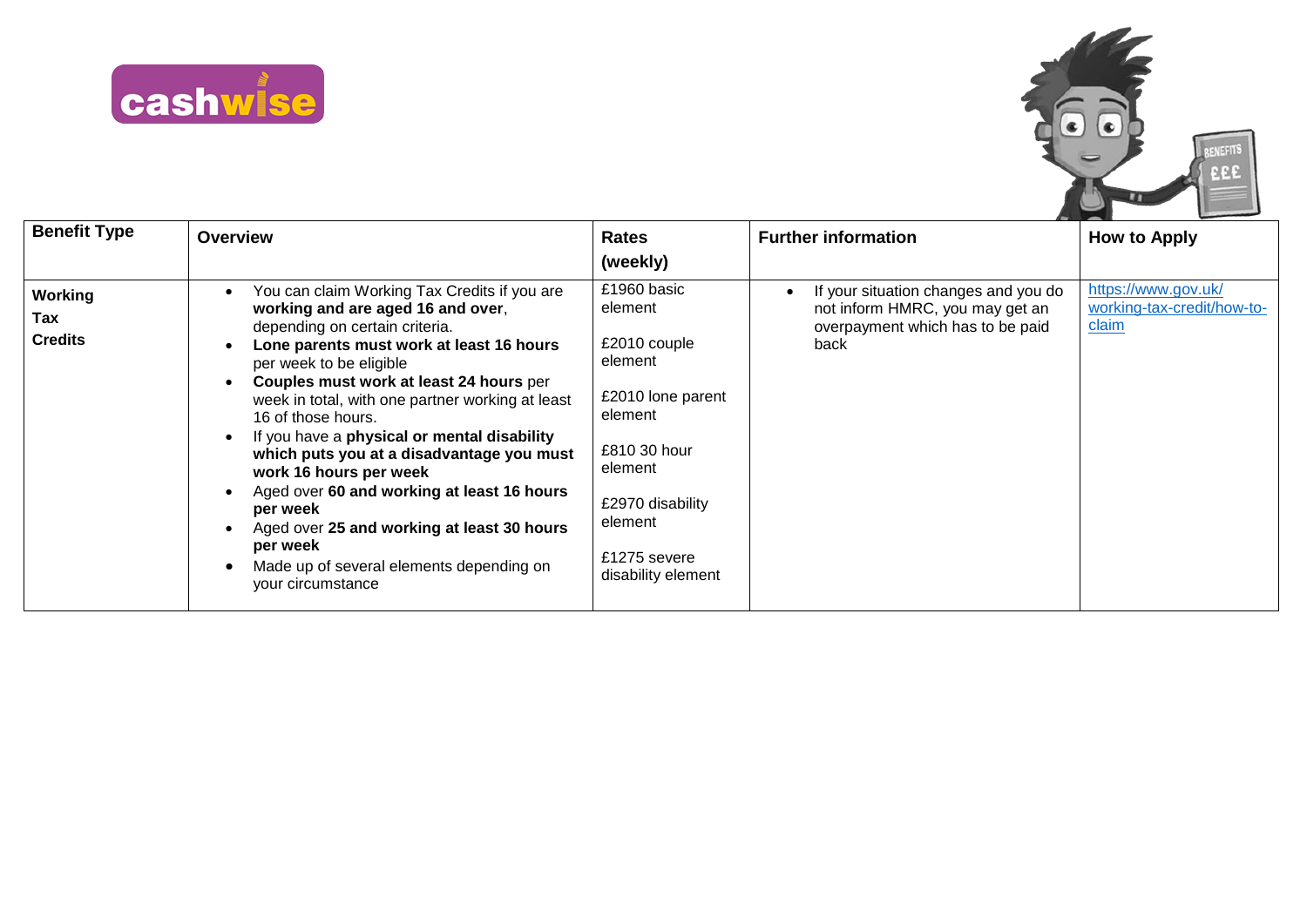



| <b>Benefit Type</b>            | <b>Overview</b>                                                                                                                                                                                                                                                                                                                                                                                                                                                                                                                                                                                                                                                                                                                                                                                                                                                    | <b>Rates</b>                   | <b>Further information</b> | <b>How to Apply</b>                                |
|--------------------------------|--------------------------------------------------------------------------------------------------------------------------------------------------------------------------------------------------------------------------------------------------------------------------------------------------------------------------------------------------------------------------------------------------------------------------------------------------------------------------------------------------------------------------------------------------------------------------------------------------------------------------------------------------------------------------------------------------------------------------------------------------------------------------------------------------------------------------------------------------------------------|--------------------------------|----------------------------|----------------------------------------------------|
|                                |                                                                                                                                                                                                                                                                                                                                                                                                                                                                                                                                                                                                                                                                                                                                                                                                                                                                    | (weekly)                       |                            |                                                    |
| <b>Child</b><br><b>Benefit</b> | You can claim if you are responsible for a child or<br>qualifying young person.<br>You can claim when:                                                                                                                                                                                                                                                                                                                                                                                                                                                                                                                                                                                                                                                                                                                                                             | £20.70 for the<br>eldest child |                            | https://www.gov.uk/ child-<br>benefit/how-to-claim |
|                                | A child is aged under 16<br>Aged 16 who has left education or training<br>(until 31 <sup>st</sup> August following child's 16 <sup>th</sup> birthday)<br>Aged 16 and 17 and has recently left<br>education or training and is registered for<br>work, education or training, not in paid work<br>of 24 hours per week or more<br>Aged 16 or over but under 20 and in full time<br>education or approved training<br>Aged 16 to 20 and has completed a full time<br>non-advanced education or approved<br>training and is enrolled or accepted in a<br>continuing course before their 19 <sup>th</sup> birthday<br>May get a child benefit extension which starts<br>on the Monday after education or training stops<br>and lasts for 20 weeks, or up to their 18 <sup>th</sup><br>birthday, whichever is earlier<br>Ignored income for all applications to benefit | £13.70 per<br>subsequent child |                            |                                                    |